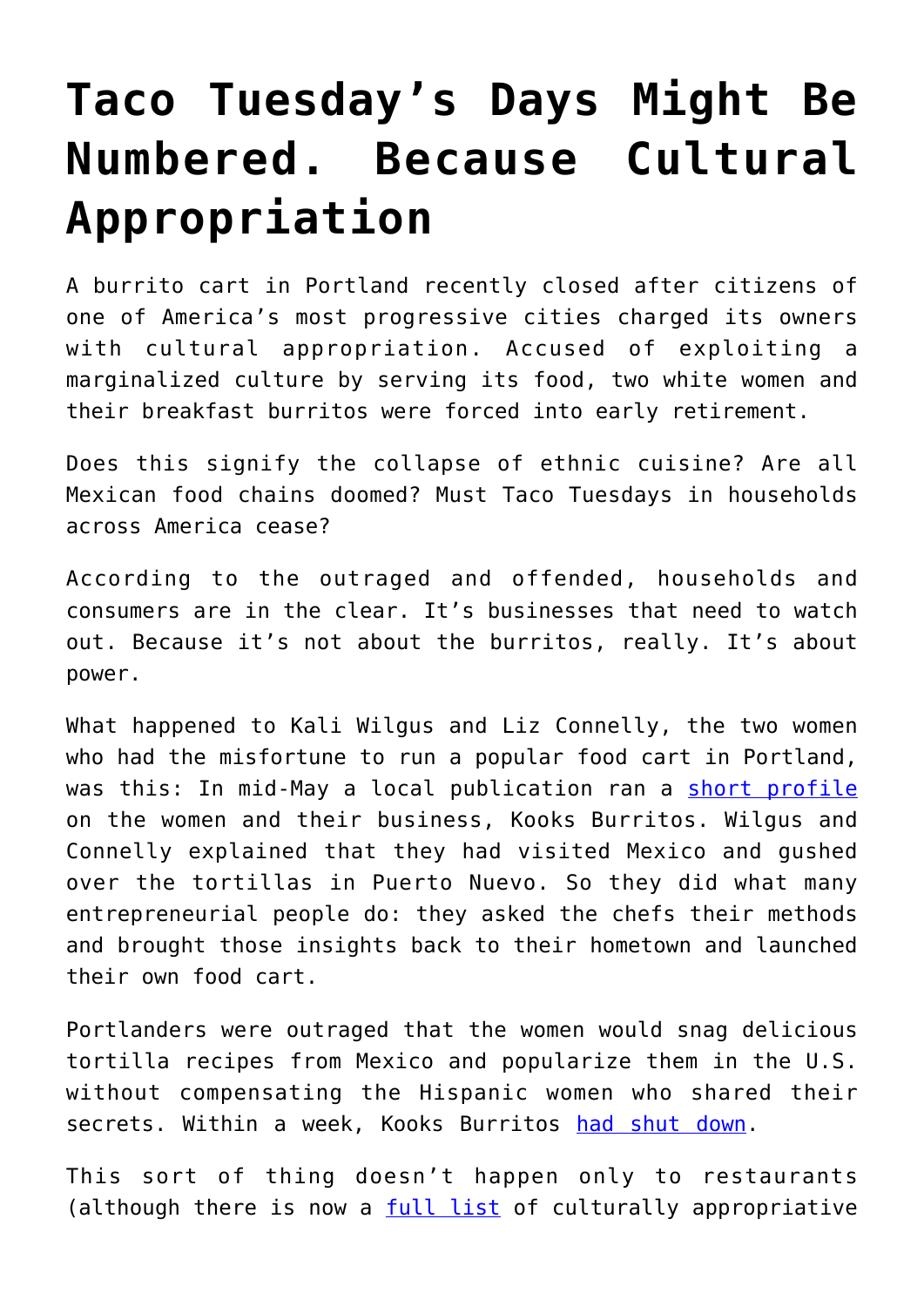restaurants in Portland, complete with politically correct alternatives). Those concerned about cultural appropriation want to dictate what you can wear (hint: not [hoop earrings,](http://www.nationalreview.com/article/445611/campus-email-white-girls-stop-wearing-hoop-earrings-cultural-appropriation%20) if you're a white woman), how you can work out (forget about doing [yoga\)](http://www.slate.com/articles/double_x/doublex/2015/11/university_canceled_yoga_class_no_it_s_not_cultural_appropriation_to_practice.html), and [who you can cast as a marginalized character](https://acculturated.com/hollywood-guilty-cultural-appropriation-casting/) [in a movie](https://acculturated.com/hollywood-guilty-cultural-appropriation-casting/). Anything has the potential to become a misstep if minorities have the right to dictate how their cultures are spread.

The argument goes like this: White-run businesses that profit from some aspect of non-Western culture are using their power and privilege to take even more power and privilege away from minorities. But this is ridiculous. Food doesn't have an "identity." It's food. It may be one of the most salient aspects of a particular culture (we know the French for their wines and the Indians for their spices), but food, like an idea, occupies the public domain.

Businesses thrive on this sort of competition. It's one of the driving ideas behind the free market; competition spurs entrepreneurs to make their products better. If someone makes a product and succeeds, similar products must step up their game or lower their prices. As consumers, we end up with better, cheaper products. Stumbling through the identity politics of burritos not only dismantles this cycle but also spoils the beneficial, fundamentally human activity of sharing a good meal.

Maybe Portlanders should have talked to Glen Bell, the founder of Taco Bell. A California native and a WWII veteran, Bell turned his taco stands into the first Taco Bell restaurant in 1962. What gave his early taco stands more promise than the hot dog stands he had originally tried? Maybe because taco seasoning is more flavorful than ketchup. Whatever the case, we don't spend \$2.89 for chalupas at Hotdog Bell today. We eat at Taco Bell, a billion-dollar corporation created by a white guy, because it offers savory, cheap food (granted, with nutritional ramifications only a week of salad eating could